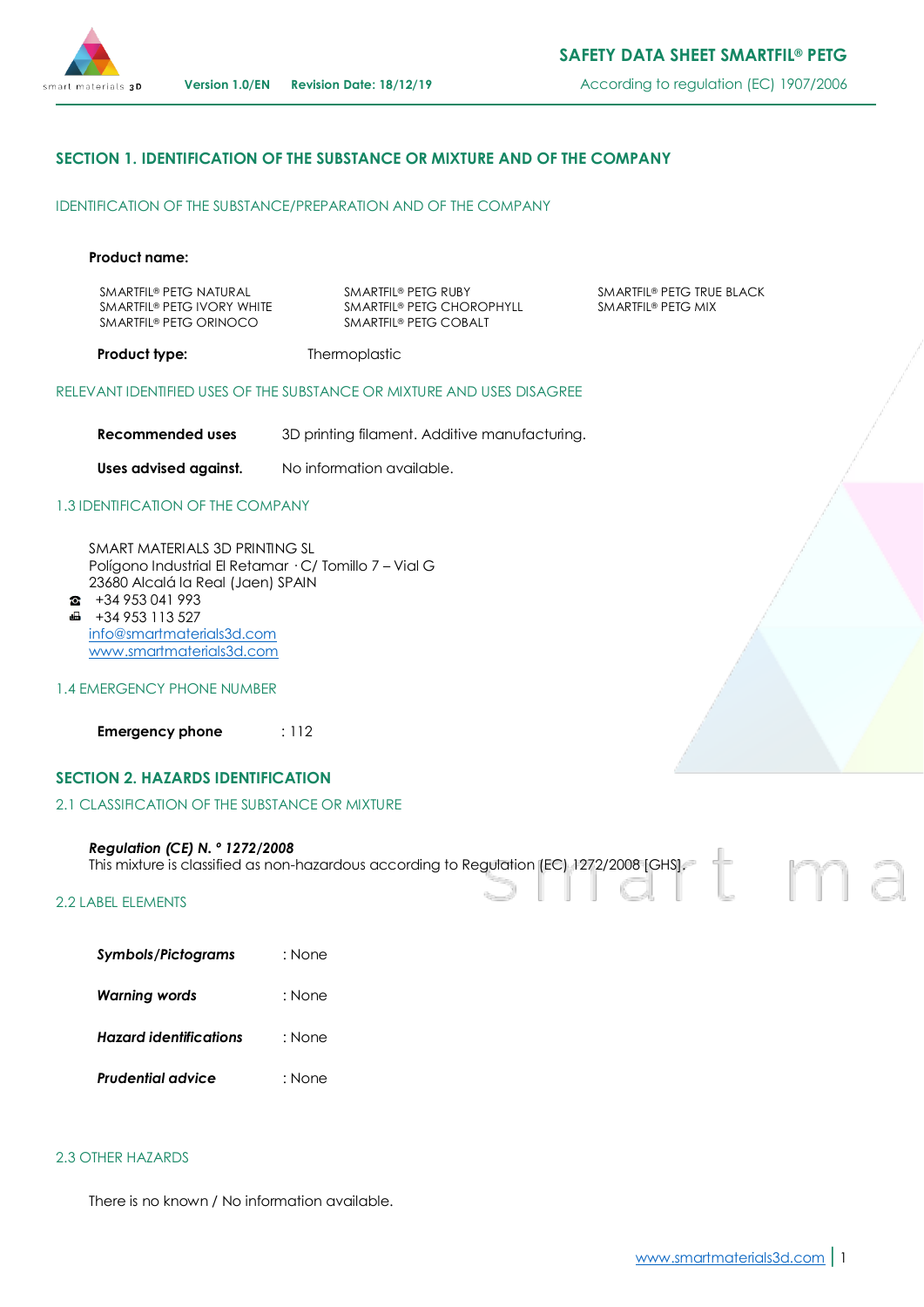

# **SECTION 3. COMPOSITION/INFORMATION ON INGREDIENTS**

3.1 SUSTANCE

Not applicable.

# 3.2 MIXTURE

| <b>Chemical name</b>   | $N$ <sup>o</sup> Cas | % weigth |
|------------------------|----------------------|----------|
| Copolyester            | 68648-78-2           | 99 د     |
| Additives and pigments |                      |          |

# **SECTION 4. FIRST AIDS**

## 4.1 DESCRIPTION OF FIRST AIDS

| Eye contact       | : In case of irritation caused by the fumes, rinse immediately with plenty of water,<br>also under the eyelids. If symptoms persist, contact your doctor.                                                                                                      |
|-------------------|----------------------------------------------------------------------------------------------------------------------------------------------------------------------------------------------------------------------------------------------------------------|
| Skin contact      | : With the material at room temperature no adverse effects are expected, in<br>case of contact with the molten filament, quickly cool the affected area with<br>water. Do not separate the solidified product from the skin. Notify the doctor<br>immediately. |
| <b>Inhalation</b> | : After inhaling the vapours emitted by the molten filament, breathe fresh air,<br>rest, if symptoms persist contact your doctor                                                                                                                               |
| Ingestion:        | : Drink water as a precaution. Never give anything by mouth to an unconscious<br>person. Do not induce vomiting without medical assistance.                                                                                                                    |

## 4.2 MOST IMPORTANT SYMPTOMS AND EFFECTS, BOTH ACUTE AND DELAYED

No information available.

# 4.3 INDICATION OF INMMEDIATE MEDICAL ATTENTION AND SPECIAL TREATMENT NEEDED IMMEDIATELY

Symptomatic treatment Decontamination, vital function.

## **SECTION 5. FIREFIGHTING MEASURES**

# 5.1 EXTINGUISHING MEDIA

| Suitable extinguishing media | : Water spray, foam, extinguishing powder, carbon dioxide. |  |  |  |
|------------------------------|------------------------------------------------------------|--|--|--|
|                              |                                                            |  |  |  |

| Unsuitable extinguishing media |              |
|--------------------------------|--------------|
| for safety reasons             | : Water jet. |

# 5.2 SPECIAL HAZARDS ARISING FROM THE SUBSTANCE OR MIXTURE

Irritating gases and dense smoke.

## 5.3 ADVICE FOR FIREFIGHTERS

**Instructions** : No fighting instruction is required.

smart m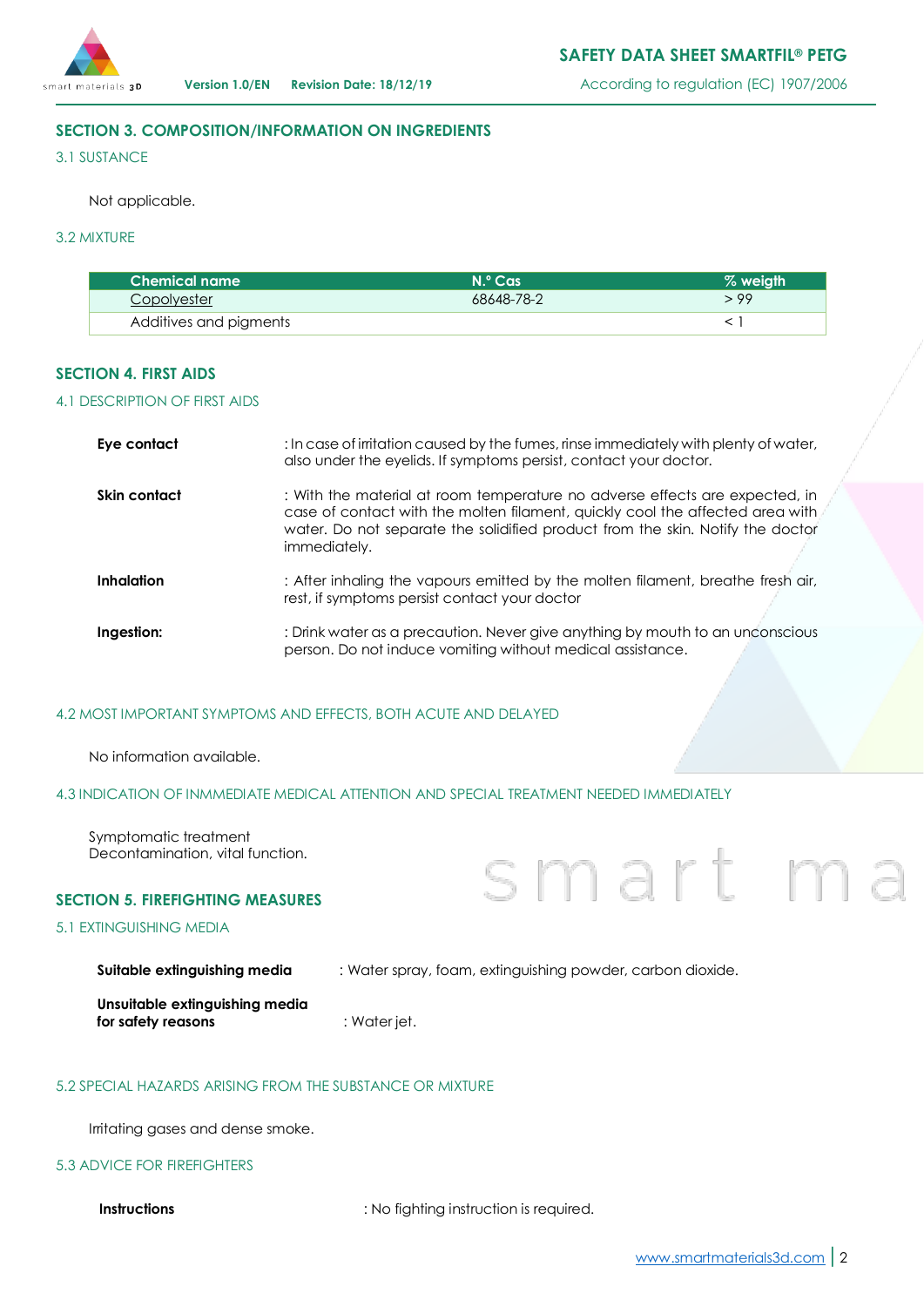

**Special protective equipment for fire-fighting personnel**

: As in any fire, wear a self-contained breathing apparatus on demand MSHA / NIOSH (approved or equivalent) and all necessary protective equipment.

## **SECTION 6. MEASURES IN CASE OF ACCIDENTAL RELEASE**

#### 6.1 PERSONAL PRECAUTIONS, PROTECTIVE EQUIPMENT AND EMERGENCY PROCEDURES

| For personnel who are not | : Wear the mandatory personal protection equipment. Avoid the                |
|---------------------------|------------------------------------------------------------------------------|
| part of the emergency     | formation of dust. Remove all ignition sources. Sweep to avoid the risk of   |
| services                  | slipping.                                                                    |
| For emergency personnel   | : Use with the appropriate personal protection equipment (see Section<br>81. |

## 6.2 ENVIRONMENTAL CAUTIONS

o Do not discharge to surface water or sewage system o Prevent the material from contaminating the water in the subsoil.

#### 6.3 METHODS AND MATERIALS FOR CONTAINMENT AND CLEANING UP

Sweep and collect solidified material in appropriate containers for disposal. The collected materials are treated as waste.

## **SECTION 7. HANDLING AND STORAGE**

#### 7.1 PRECAUTIONS FOR SAFE HANDLING

| Recommendations for    | : Use personal protective equipment. Avoid contact with the skin and eyes |
|------------------------|---------------------------------------------------------------------------|
| handling safely        | when handling the molten filament.                                        |
| <b>General hygiene</b> | : Handle the filament respecting good industrial hygiene and safety       |
| considerations         | practices.                                                                |

#### 7.2 CONDITIONS FOR SAFE STORAGE, INLUDING ANY INCOMPATIBILITIES

| Requirements with respect to<br>the warehouse and the<br>containers | : Store in a dry place, protect from sunlight, store between 10°C and<br>$40^{\circ}$ C.<br>smartma |
|---------------------------------------------------------------------|-----------------------------------------------------------------------------------------------------|
| Standards in case of joint<br>storage                               | : It is not necessary.                                                                              |
| Additional information on<br>storage conditions                     | : Store in tightly closed containers in a cool, dry place.                                          |

#### **SECTION 8. EXPOSURE CONTROLS AND PERSONAL PROTECTION**

#### 8.1 CONTROL PARAMETERS

*This material can generate particles not classified according to other criteria (PNOC). The US Occupational Safety and Health Administration (OSHA) imposes a PEL / TWA (Permissible exposure level / time-weighted average) value for PNOC of 15 mg / m3 for total dust and 5 mg / m3 for respirable fraction.*

*The American Conference of Governmental Industrial Hygienists (ACGIH) imposes a TLV / TWA (Product Concentration Limits / Time-weighted Average) for PNOC of 10 mg / m3 for inhalable particles and 3 mg / m3 for respirable particles.*

*Where reasonably practicable, this should be done using local ventilation and good general extraction.*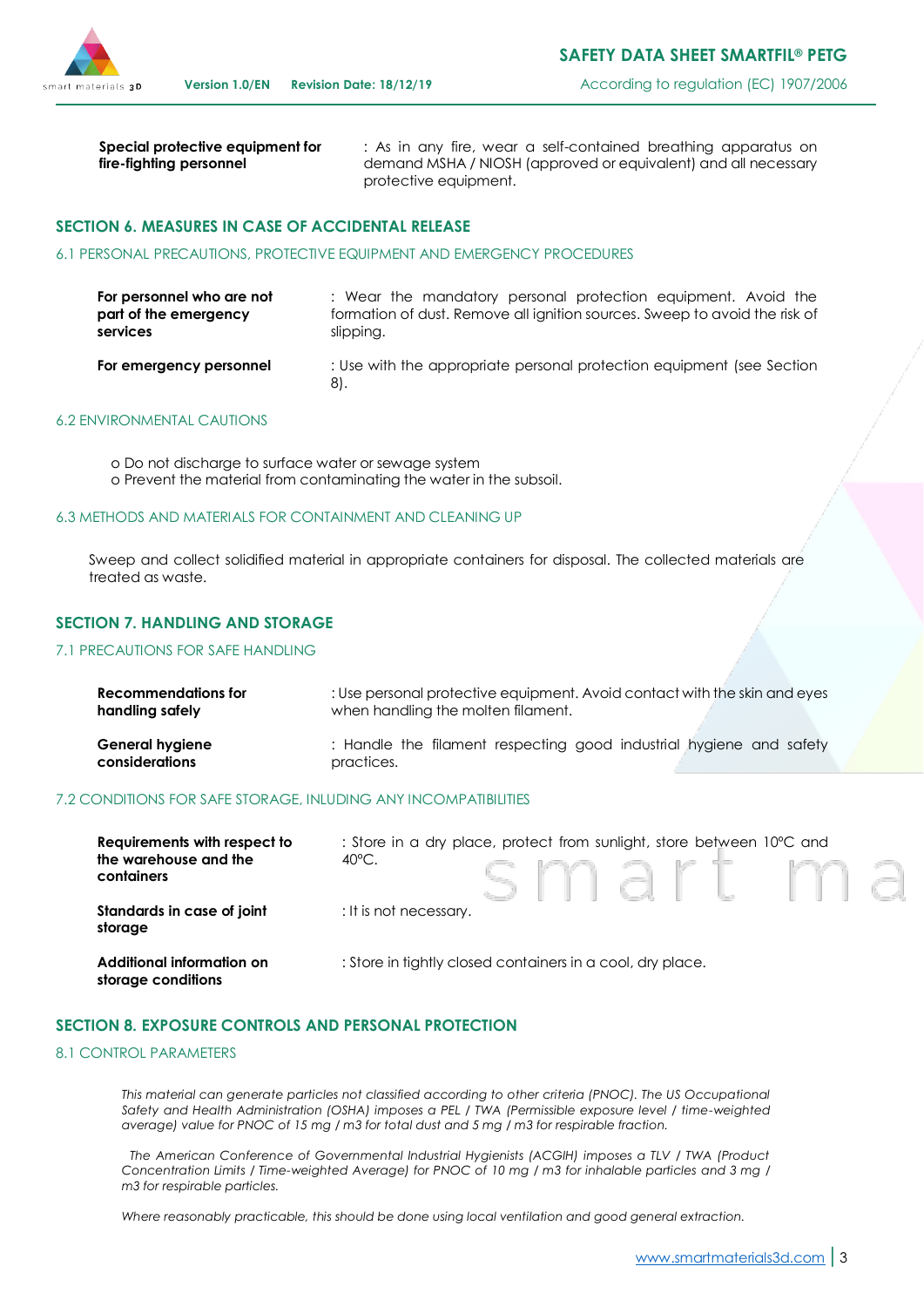

*It must have adequate extraction in those places where dust is formed.*

# 8.2 EXPOSURE CONTROLS

| Eye protection              | : None during normal handling and use. Protective goggles with side cover<br>to protect against the molten filament.                                                                                                                                    |
|-----------------------------|---------------------------------------------------------------------------------------------------------------------------------------------------------------------------------------------------------------------------------------------------------|
| Skin and body<br>protection | : None during normal handling and use. Wear appropriate work clothes.<br>Wear gloves to protect against burns when using molten material.                                                                                                               |
| Inhalation                  | : Keep air concentrations below recommended exposure limits (where<br>applicable), otherwise an approved respirator should be worn.                                                                                                                     |
| <b>Hygiene measures</b>     | : Handle the filament respecting good industrial hygiene and safety<br>practices.                                                                                                                                                                       |
| <b>Engineering controls</b> | : Provide local exhaust ventilation systems. The ventilation must be enough<br>to effectively eliminate and prevent the accumulation of dust or fumes that<br>may be generated during and during the handling or thermal processing<br>of the filament. |

# **SECTION 9. FISICAL AND CHEMICAL PROPERTIES**

# 9.1 INFORMATION ON BASIC PHYSICAL AND CHEMICAL PROPERTIES

| Form                            | : Solid                             |
|---------------------------------|-------------------------------------|
| Aspect/appearance               | : Filament                          |
| Colour                          | : Various colour                    |
| Odour                           | : Light smell                       |
| Density                         | : 1.25 ~1.27 g/cm <sup>3</sup>      |
| <b>Thermal decomposition</b>    | : No data available.                |
| <b>Fusion interval</b>          | $:210^{\circ}$ C – 280 $^{\circ}$ C |
| <b>Autoignition temperature</b> | : No data available                 |
| Solubility                      | : No data available                 |

#### 9.1 OTHER INFORMATION

No available.

## **SECCION 10. STABILITY AND REACTIVITY**

# 10.1 REACTIVITY

None are expected under conditions of normal use.

## 10.2 CHEMICAL STABILITY

Stable under recommended storage conditions.

#### 10.3 POSSIBILITY OF DANGEROUS REACTIONS

None are expected under conditions of normal use.

# smart<sub>m</sub>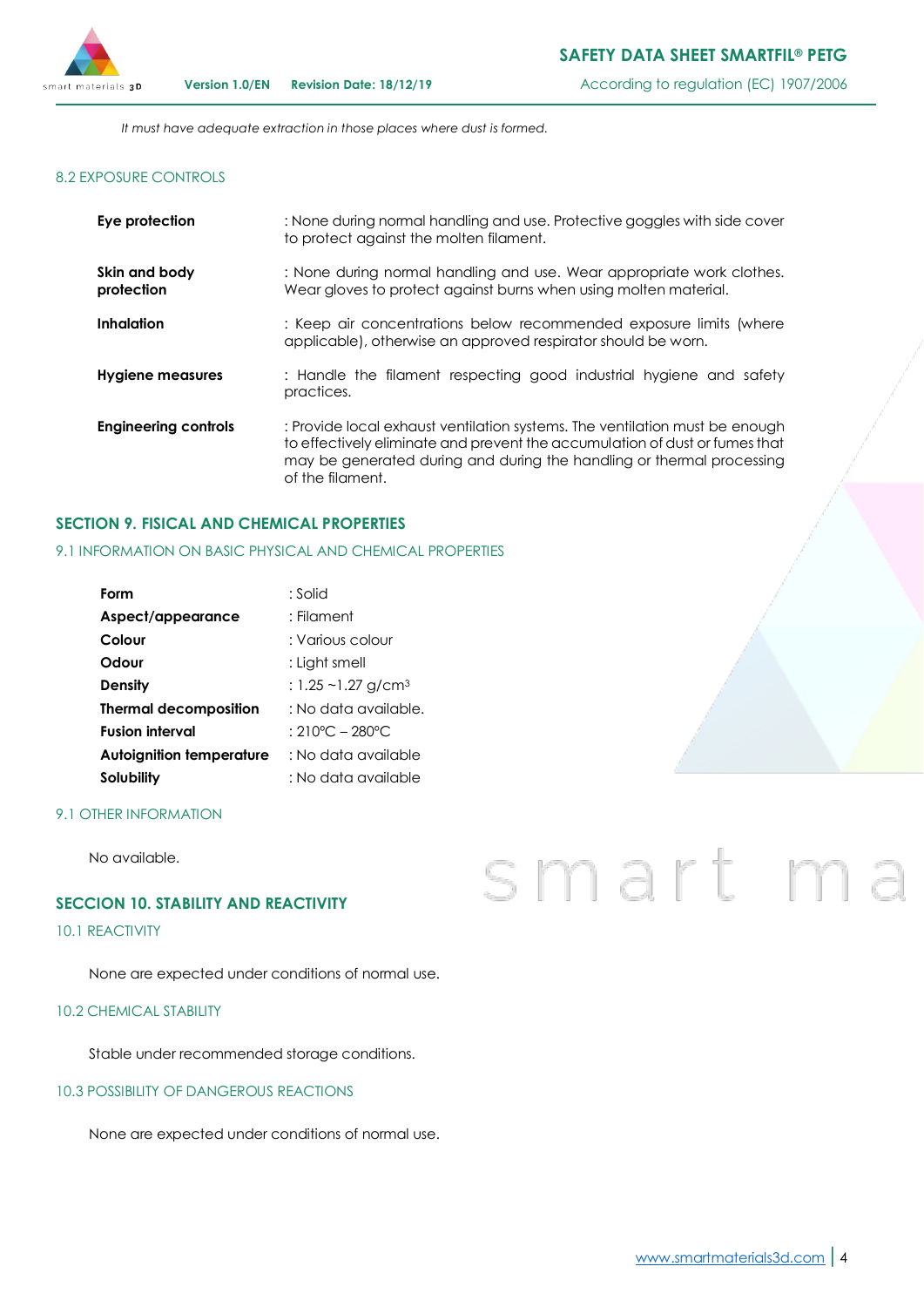

## 10.4 CONDITIONS TO BE AVOIDED

Protect from extreme heat. Avoid keeping the resin melted for excessive periods of time at high temperatures. Prolonged exposure will cause degradation of the polymer.

#### 10.5 INCOMPATIBLE MATERIALS

Combustible

10.6 STRONG DECOMPOSITION PRODUCTS

Carbon monoxide and carbon dioxide.

## **SECTION 11. TOXICOLOGICAL INFORMATION**

#### 11.1 INFORMATION ON TOXICOLOGICAL EFFECTS

| Main routes of exposure      | : Contact with the eyes, foot, inhalation and ingestion.                                                                                                                                                                                                                        |  |
|------------------------------|---------------------------------------------------------------------------------------------------------------------------------------------------------------------------------------------------------------------------------------------------------------------------------|--|
| Acute toxicity               | : Lack of data. There is no evidence of acute toxicity.                                                                                                                                                                                                                         |  |
| Local effects                | : Product produced dust can irritate eyes, skin and respiratory system. The<br>particles of the material, like the other inert materials, are mechanically<br>imitating to the eyes. Ingestion may cause gastrointestinal imitation, nausea,<br>vomiting and diarrhoea.         |  |
| <b>Specific effects</b>      | : May cause skin irritation or dermatitis. Ingestion may cause gastrointestinal<br>irritation, nausea, vomiting and diarrhoea. Inhalation of dust can cause<br>shortness of breath, tightness in the chest, sore throat and cough. The<br>combustion produces irritating smoke. |  |
| Long-term toxicity           | : No data available.                                                                                                                                                                                                                                                            |  |
| <b>Mutagenic effects</b>     | : No data available.                                                                                                                                                                                                                                                            |  |
| <b>Reproductive toxicity</b> | : Not classified.                                                                                                                                                                                                                                                               |  |
| <b>Carcinogenic effects</b>  | : Not classified.                                                                                                                                                                                                                                                               |  |
| Effects on target organs     | : No data available.                                                                                                                                                                                                                                                            |  |

## **SECTION 12. ECOLOGICAL INFORMATION**

## 12.1 ECOTOXICITY

It is not expected to be very toxic, but if they are ingested by birds or aquatic life, they can cause adverse mechanical effects.

# 12.2 PERSISTENCE AND DEGRADABILITY

The product is not easily biodegradable. The product is probably persistent in the environment.

#### 12.3 POTENTIAL OF BIOACCUMULATION

The product is not expected to be bio-accumulable.

smart m